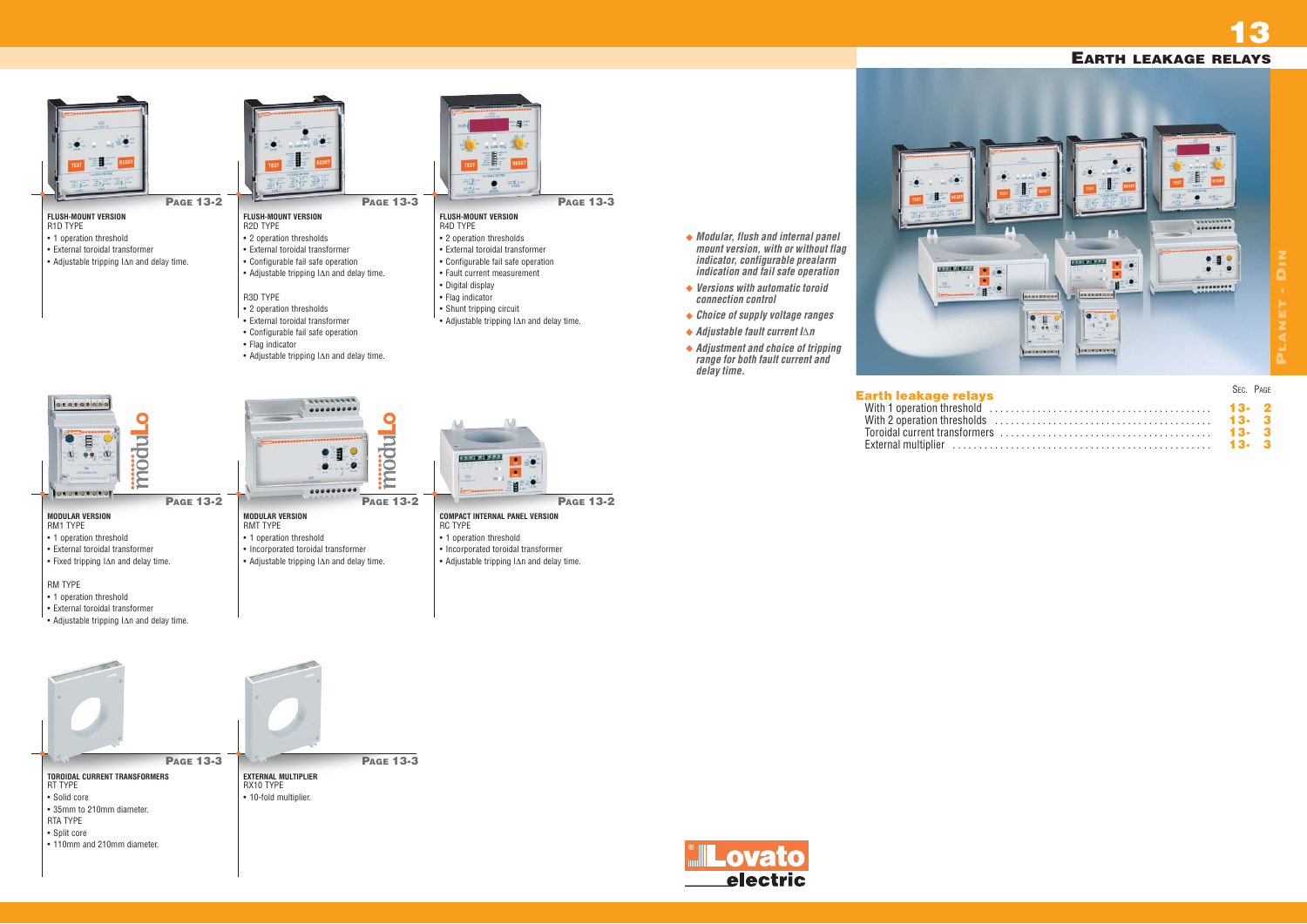

| <b>Relays with</b><br><b>1 operation threshold</b> | Order code                                                                                                       | Rated auxiliary<br>supply voltage                                                                | Output<br>contacts    | Qty<br>per<br>pkg  | Wt                                                                                                                                                                                            | <b>General characteristics</b><br>- Green power LED indicator (ON)<br>- Red relay tripped LED indicator (TRIP)                                                                                                                                                    |  |  |  |
|----------------------------------------------------|------------------------------------------------------------------------------------------------------------------|--------------------------------------------------------------------------------------------------|-----------------------|--------------------|-----------------------------------------------------------------------------------------------------------------------------------------------------------------------------------------------|-------------------------------------------------------------------------------------------------------------------------------------------------------------------------------------------------------------------------------------------------------------------|--|--|--|
|                                                    | 4'<br>$n^{\circ}$<br>[V]<br>$[kg]$                                                                               |                                                                                                  |                       |                    | - Front TEST and RESET buttons<br>- Configurable automatic or manual resetting<br>Flush mount 96x96mm housing with transparent cover<br>- Degree of protection: IP20 terminals, IP40 on front |                                                                                                                                                                                                                                                                   |  |  |  |
|                                                    | 1 OPERATION THRESHOLD.<br>Flush mount. External CT.                                                              |                                                                                                  |                       |                    |                                                                                                                                                                                               |                                                                                                                                                                                                                                                                   |  |  |  |
|                                                    | <b>R1D 48</b>                                                                                                    | 24-48VAC/DC                                                                                      | 1                     | 1                  | 0.180                                                                                                                                                                                         | with cover.                                                                                                                                                                                                                                                       |  |  |  |
|                                                    | R <sub>1</sub> D <sub>415</sub>                                                                                  | 110-240-415V                                                                                     | 1                     | $\mathbf{1}$       | 0.180                                                                                                                                                                                         | <b>ADJUSTMENTS FOR R1D</b><br>- Configurable tripping 0.025-0.25A                                                                                                                                                                                                 |  |  |  |
| <b>IFSET</b><br>R1D                                | $\bf{0}$<br><b>O</b> Supply voltage:<br>110-125VAC (50/60Hz)/DC<br>220-240VAC (50/60Hz)<br>380-415VAC (50/60Hz). |                                                                                                  |                       |                    |                                                                                                                                                                                               | set-point $(\Delta n)$ :<br>$0.25 - 2.5A$<br>$2.5 - 25A$<br>25-250A (with external<br>multiplier RX10)<br>Configurable tripping<br>$0.02 - 0.5s$<br>delay time (t):<br>$0.2 - 5s$<br>Reference standards<br>Compliant with standards: IEC/EN 62020; IEC/EN 61543. |  |  |  |
| 000000000                                          | Order code                                                                                                       | Rated auxiliary                                                                                  | Output                | Qty                | Wt                                                                                                                                                                                            | <b>General characteristics</b>                                                                                                                                                                                                                                    |  |  |  |
|                                                    |                                                                                                                  | supply voltage                                                                                   | contacts              | per                |                                                                                                                                                                                               | Configurable fail safe operation for RMT type only<br>$-$<br>- Green power LED indicator (ON)                                                                                                                                                                     |  |  |  |
|                                                    |                                                                                                                  | [V]                                                                                              | $\overline{\Upsilon}$ | pkg<br>$n^{\circ}$ | $[kg]$                                                                                                                                                                                        | - Red relay tripped LED indicator (TRIP)                                                                                                                                                                                                                          |  |  |  |
|                                                    | 1 OPERATION THRESHOLD.                                                                                           |                                                                                                  |                       |                    |                                                                                                                                                                                               | - Front TEST and RESET buttons<br>- Configurable automatic or manual resetting                                                                                                                                                                                    |  |  |  |
|                                                    |                                                                                                                  | Modular, 35mm DIN (EN 50022) rail mounting. External CT.                                         |                       |                    |                                                                                                                                                                                               | - Modular DIN 43880 housing, 2modules, with<br>transparent cover, suitable for fixing on 35mm DIN                                                                                                                                                                 |  |  |  |
| moduLo<br><b>Teleforerare and</b>                  | <b>RM1 48</b>                                                                                                    | Fixed tripping set point and time.<br>24-48VAC/DC                                                |                       |                    | 0.078                                                                                                                                                                                         | rail (IEC/EN 60715)                                                                                                                                                                                                                                               |  |  |  |
| RM1                                                | <b>RM1 415</b>                                                                                                   | 110-240-415V                                                                                     | 1                     | $\mathbf{1}$       | 0.078                                                                                                                                                                                         | - Degree of protection: IP20 terminals, IP40 on front<br>with cover.                                                                                                                                                                                              |  |  |  |
|                                                    |                                                                                                                  | AC O                                                                                             |                       |                    |                                                                                                                                                                                               | SETTINGS FOR RM1                                                                                                                                                                                                                                                  |  |  |  |
| 0000000000                                         | 1 OPERATION THRESHOLD.                                                                                           |                                                                                                  |                       |                    |                                                                                                                                                                                               | - Selectable tripping set point ( $ \Delta n $ ): fixed 0.3A or 0.5A<br>- Selectable tripping time (t): fixed 0.02s or 0.5s                                                                                                                                       |  |  |  |
|                                                    | Modular, 35mm DIN (EN 50022) rail mounting. External CT.<br>31 RM 48<br>24-48VAC/DC                              |                                                                                                  |                       |                    | 0,078                                                                                                                                                                                         | ADJUSTMENTS FOR RM AND RMT                                                                                                                                                                                                                                        |  |  |  |
|                                                    | 31 RM 415                                                                                                        | 110-240-415V                                                                                     | 1                     | 1                  | 0,078                                                                                                                                                                                         | - Configurable tripping 0.025-0.25A                                                                                                                                                                                                                               |  |  |  |
|                                                    |                                                                                                                  | $\bf o$                                                                                          |                       |                    |                                                                                                                                                                                               | $0.25 - 2.5A$<br>set-point $(\Delta n)$ :<br>$2.5 - 25A$                                                                                                                                                                                                          |  |  |  |
|                                                    | 1 OPERATION THRESHOLD.                                                                                           |                                                                                                  |                       |                    |                                                                                                                                                                                               | 25-250A (with external<br>multiplier RX10 for RM only)                                                                                                                                                                                                            |  |  |  |
| moduLo<br><b>Instancements</b>                     |                                                                                                                  | Modular, 35 mm DIN rail (EN 50022) mounting.<br>Ø 28 mm incorporated CT. Configurable fail safe. |                       |                    |                                                                                                                                                                                               | - Configurable tripping<br>$0.02 - 0.5s$                                                                                                                                                                                                                          |  |  |  |
| 31 RM                                              | 31 RMT 48                                                                                                        | 24-48VAC/DC<br>2 <sub>0</sub><br>0,259                                                           |                       |                    |                                                                                                                                                                                               | delay time $(t)$ :<br>$0.2 - 5s$                                                                                                                                                                                                                                  |  |  |  |
|                                                    | 31 RMT 415                                                                                                       | 110-240-415V                                                                                     | 2 <sub>0</sub>        | 1                  | 0,259                                                                                                                                                                                         | Reference standards<br>Compliant with standards: IEC/EN 62020; IEC/EN 61543.                                                                                                                                                                                      |  |  |  |
| moduLo<br>31 RMT                                   | <b>O</b> Supply voltage:<br>110-125VAC (50/60Hz)/DC<br>220-240VAC (50/60Hz)<br>380-415VAC (50/60Hz).             | $\bf{0}$<br>2 2 output relays each with 1 changeover contact.                                    |                       |                    |                                                                                                                                                                                               |                                                                                                                                                                                                                                                                   |  |  |  |
|                                                    | Order code                                                                                                       | Rated auxiliary<br>supply voltage                                                                | Output<br>contacts    | Qty<br>per<br>pkg  | Wt                                                                                                                                                                                            | <b>General characteristics</b><br>- Green power LED indicator (ON)<br>- Red relay tripped LED indicator (TRIP)                                                                                                                                                    |  |  |  |
|                                                    |                                                                                                                  | [V]                                                                                              | 4'                    | $n^{\circ}$        | $[kg]$                                                                                                                                                                                        | Front TEST and RESET buttons<br>Configurable automatic or manual resetting<br>$\qquad \qquad -$                                                                                                                                                                   |  |  |  |
|                                                    | 1 OPERATION THRESHOLD.<br>Compact panel mount. CT incorporated.                                                  |                                                                                                  |                       |                    | Compact housing for fixing on panel mounting plate<br>$\overline{\phantom{0}}$                                                                                                                |                                                                                                                                                                                                                                                                   |  |  |  |
|                                                    | 31 RC@ 48                                                                                                        | 24-48VAC/DC                                                                                      |                       | 1                  | 0.278                                                                                                                                                                                         | - Degree of protection: IP20 terminals.                                                                                                                                                                                                                           |  |  |  |
| 31 RC60                                            | 31 RC <sup>@</sup> 415                                                                                           | 110-240-415V                                                                                     | 1                     | 1                  | 0.278                                                                                                                                                                                         | ADJUSTMENTS FOR RC                                                                                                                                                                                                                                                |  |  |  |
|                                                    |                                                                                                                  | $\bf{o}$                                                                                         |                       |                    |                                                                                                                                                                                               | - Configurable tripping 0.025-0.25A<br>set-point (IAn):<br>$0.25 - 2.5A$                                                                                                                                                                                          |  |  |  |
|                                                    | <b>O</b> Supply voltage:<br>110-125VAC (50/60Hz)/DC<br>220-240VAC (50/60Hz)<br>380-415VAC (50/60Hz).             | <sup>2</sup> Replace with the digit of the required diameter (35-60-80-110mm).                   |                       |                    |                                                                                                                                                                                               | $2.5 - 25A$<br>- Configurable tripping 0.02-0.5s<br>delay time (t):<br>$0.2 - 5s$<br>Reference standards<br>Compliant with standards: IEC/EN 62020; IEC/EN 61543.                                                                                                 |  |  |  |

**31 RC110...**

**13**

**Dimensions page D-48**

**Wiring diagrams page W-32**

**Technical characteristics pages TC-46 and 47**